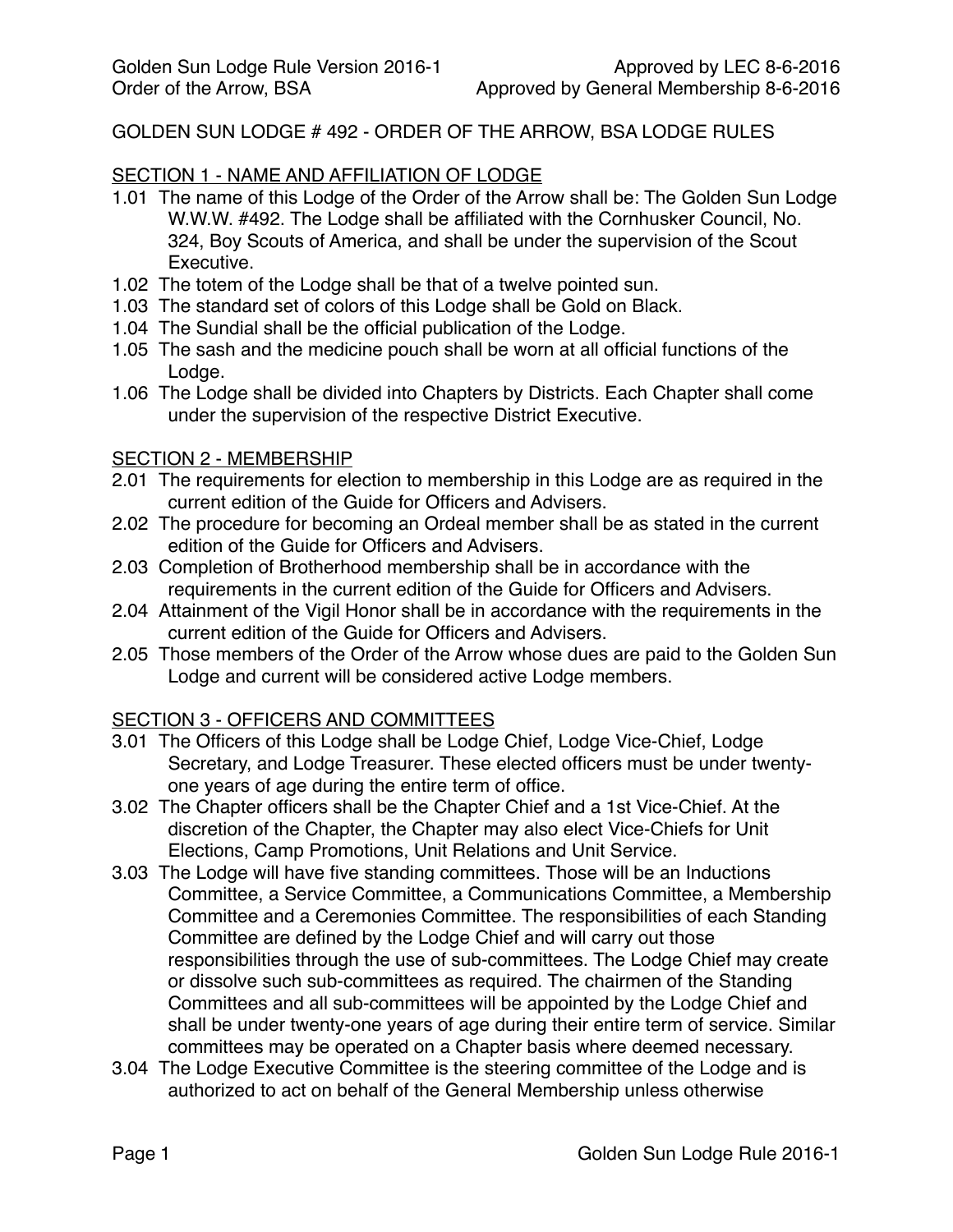specified in these rules. The Lodge Executive Committee shall be composed of the Lodge Chief, Lodge Vice-Chief, Lodge Treasurer, Lodge Secretary, the immediate past Lodge Chief (the previous person to hold the position of Lodge Chief), the Chapter Chiefs, the Chairmen of the Lodge standing committees, the Lodge Adviser, the Chapter Advisers, the Scout Executive, and the Staff Adviser.

- 3.05 Voting members of the Executive Committee shall be all youth members (under 21 years of age) of the Lodge Executive Committee as defined in Section 3.04. In the absence of a Chapter Chief, the highest ranking elected Chapter officer present will vote as the representative of the Chapter Chief.
- 3.06 Only members of a unit with a current Charter and whose Charter Organization is within the jurisdiction of the Cornhusker Council are eligible for nomination to a Lodge or Chapter Office.
- 3.07 The Lodge officers and the Chapter Chiefs shall be elected by majority vote at the annual Fall Event. If no candidate receives a majority vote on the first ballot, then the candidate receiving the fewest number of votes shall be dropped from the ballot. This process will continue until one candidate receives a majority of the votes cast. If there are only two candidates remaining and neither has received a majority vote, then it becomes a simple majority vote. No blank ballots will be accepted and votes may only be cast for those who are running. Chapter Chiefs will be elected by the members of the respective chapter.
- 3.08 The term of all Lodge and Chapter officers shall commence during the Lodge Business Meeting held the Sunday morning of the annual Fall Event and shall last until they are replaced by their successor during the Lodge Business Meeting held Sunday morning of the following annual Fall Event.
- 3.09 Nominations for the Lodge officers and Chapter Chief Positions will be declared open at the end of the General Membership Meeting held during the Spring Event. All nominations must be made in writing, listing the name of the person nominated, the name and signature of the person making the nomination, and a signed acceptance of the nomination by the person nominated. The Lodge Advisor must receive the nominations by the close of registration for the Fall Event weekend or at the discretion of the Lodge Adviser. Any nominee for the position of Lodge Chief who is not election to that office shall, upon his acceptance, be nominated for Lodge Vice-Chief. Any nominee for the position of Lodge Vice- Chief Nominee for the position of Lodge Vice-Chief who is not elected to that office, shall, upon his acceptance, be nominated for Lodge Secretary and/or Lodge Treasurer. In the event that no one is elected to a position due to a lack of nominations, the Lodge Chief-elect may appoint a person to the position. The appointment will be subject for approval by the LEC.
- 3.10 Chapter officers, other than the Chapter Chiefs, shall be elected at the first Chapter meeting following the annual Pow-Wow.
- 3.11 The Lodge Adviser and the Chapter Advisers shall be appointed annually by the Scout Executive. All other Advisers are appointed by the Lodge Adviser and serve under Lodge Adviser's direction.
- 3.12 Any officer of the Lodge, or a Chapter, may be removed from office for cause. Grounds for removal shall be any of the following: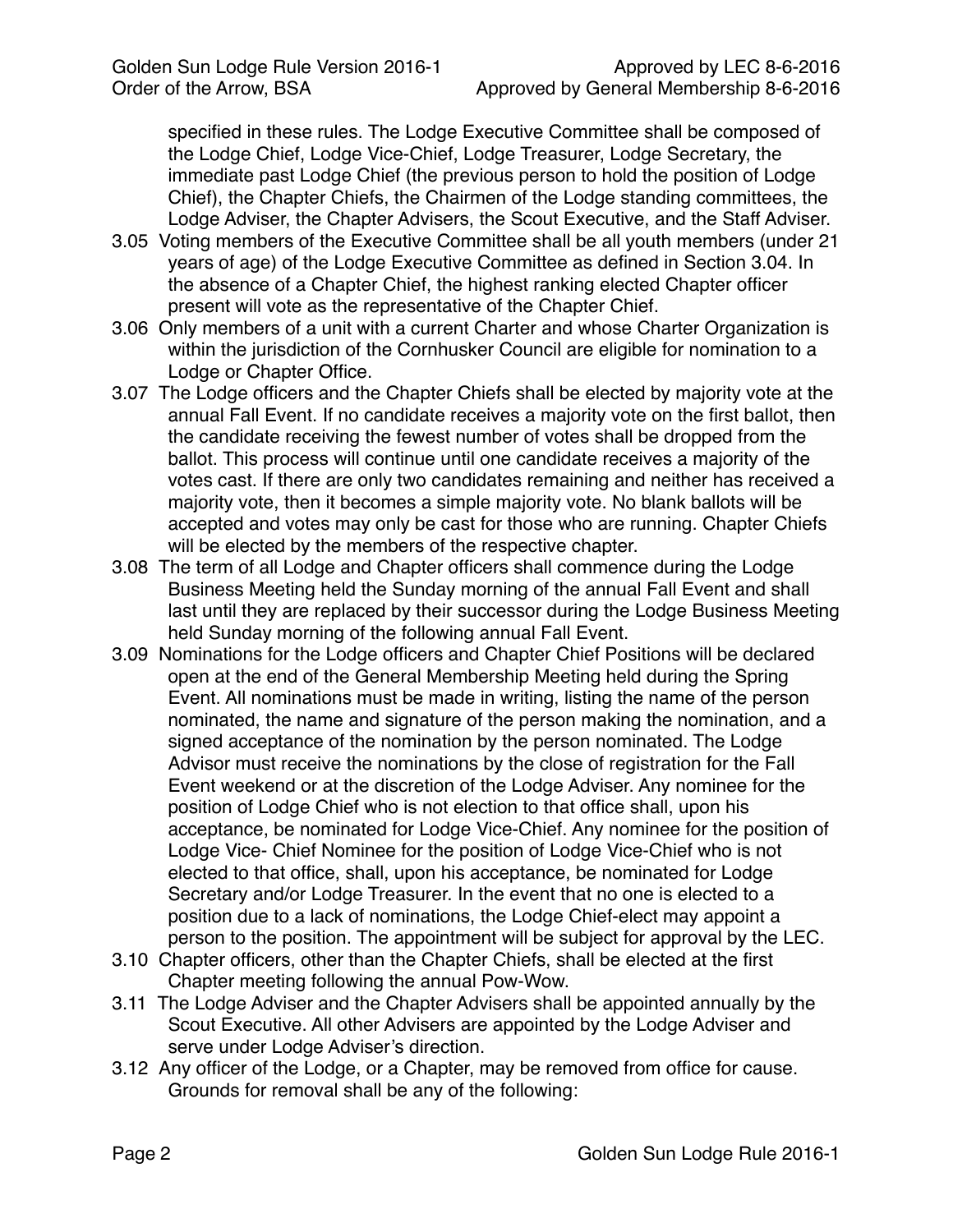- a) Failure to perform the duties of the office to which elected as stated in the current edition of the Guide for Officers and Advisers.
- b) Failure to maintain membership in a Scouting unit within the boundaries of the Cornhusker Council,
- c) Failure to pay dues in the Lodge; or
- d) Failure to conduct himself under the Scout Oath and Law.

Removal from office shall be preceded by a conference with the individual by the Lodge/ Chapter adviser. The process for removal from office shall be:

a) Notice served to the individual stating the action proposed; the place and date where the proposed action by the Lodge Executive Committee will take place; and an invitation to present facts or circumstances in mitigation of the action proposed.

b) A vote to remove by 2/3 of all the voting members of the Executive Committee during the previously stated meeting; and

c) The Lodge adviser and the Scout Executive must approve the removal of a Lodge officer; or

d) The Chapter adviser and the Lodge adviser must approve the removal of a Chapter officer.

3.13 The vacancy of an elected officer, other than the Lodge Chief or a Chapter Chief, shall be filled through appointment by the Lodge Chief on the Lodge level, or by the Chapter Chief on the Chapter level. An appointment to a vacated position must be approved by a vote of the Lodge Executive Committee. A vacancy in the position of Lodge Chief or Chapter Chief will be filled by the promotion of the respective Vice-Chief. The Vice-Chief position would then be filled in the manner described above.

# SECTION 4 - LODGE FINANCES

- 4.01 The fiscal year shall run from January 1 through December 31 of each calendar year.
- 4.02 Between the time between the annual Fall Event and the first Lodge Executive Committee meeting for the Lodge year, the Lodge Treasurer and the Lodge Treasurer Elect shall prepare the budget proposal for the next fiscal year.
- 4.03 The budget shall be developed and approved by the Lodge Executive Committee by the first of January of the next fiscal year.
- 4.04 A copy of the approved budget will be submitted to the Council Treasurer.
- 4.05 All Order of the Arrow funds shall be handled through the Council Office and go through all the normal accounting procedures.

# SECTION 5 - VOTING

- 5.01 Any active member of the Golden Sun Lodge, #492, under the age of 21 has a vote in matters of Lodge business at a General Membership Meeting.
- 5.02 Adult Scouters age 21 or over, act in an advisory capacity and do not have a vote in matters of Lodge business.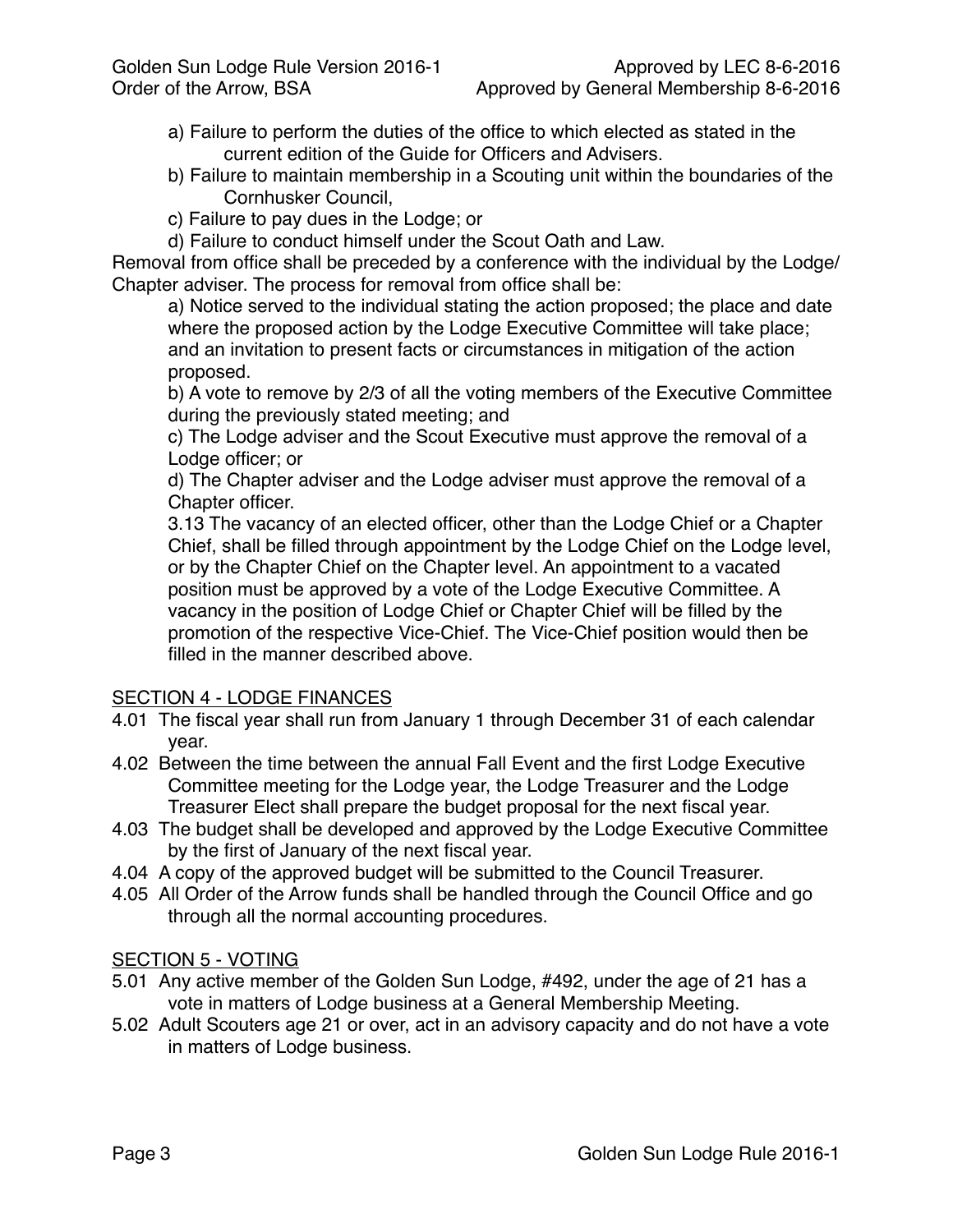Golden Sun Lodge Rule Version 2016-1 Order of the Arrow, BSA

### SECTION 6 - LODGE MEETINGS

- 6.01 The Lodge shall schedule the following events: Fall Fellowship Conference; Winter Event; Spring Event; and The Annual POW-WOW. A meeting consisting of the Lodge Executive Committee and the general membership shall be held during each of these events. This meeting will be known as the General Membership Meeting with each youth member of the Lodge having a vote on business brought to these meetings.
- 6.02 The Lodge Executive Committee shall meet as necessary but not to exceed once each month. These meetings shall be known as Lodge Executive Committee Meetings and will be open to any member of the Lodge but with the vote on business at these meeting restricted as indicated in rule 3.05.
- 6.03 The Lodge Leadership Development Day is to be held each year after officer elections but prior to the first of November. The purpose of this course is to give instruction regarding Lodge responsibility to those members elected or appointed to Lodge and/or Chapter positions. Any member of the Lodge who hold an elected or appointed position within the Lodge, or who indicates a desire to hold a Lodge position in the future, is eligible and encouraged to attend the course.

#### SECTION 7 - AMENDMENTS TO LODGE RULES

- 7.01 Any proposed amendments to these rules shall be submitted in writing to the Lodge Chief.
- 7.02 The Chief must declare all proposed amendments that conflict with National Policy as stated in the current edition of the Guide for Officers and Advisers out of order and such amendments will not be considered further.
- 7.03 Proposed amendments to these rules will be presented to the Executive Committee for consideration. If adopted by a vote of the Executive Committee, the proposed amendment/s will be published in The Sundial prior to the next General Membership Meeting and will be voted on by the members of the Lodge assembled at the next General Membership meeting. The amendment must receive the affirmative vote of 2/3 of the members present and will become effective immediately when passed, unless otherwise stated.
- 7.04 Any changes to the Lodge Rules that are required by changes in National OA publications or policies, may be made by the Lodge Executive Committee in a simple majority vote. Determination of such a required change is made by the Lodge Chief.

#### SECTION 8 - SALE OF LODGE MERCHANDISE

- 8.01 Lodge merchandise shall be any item bearing the name, name and number, or emblem of the Golden Sun Lodge, #492.
- 8.02 The sale of Lodge merchandise is controlled by the Lodge and should be made available for sale at all events of the Lodge.
- 8.03 Lodge merchandise can be sold at the council service center.